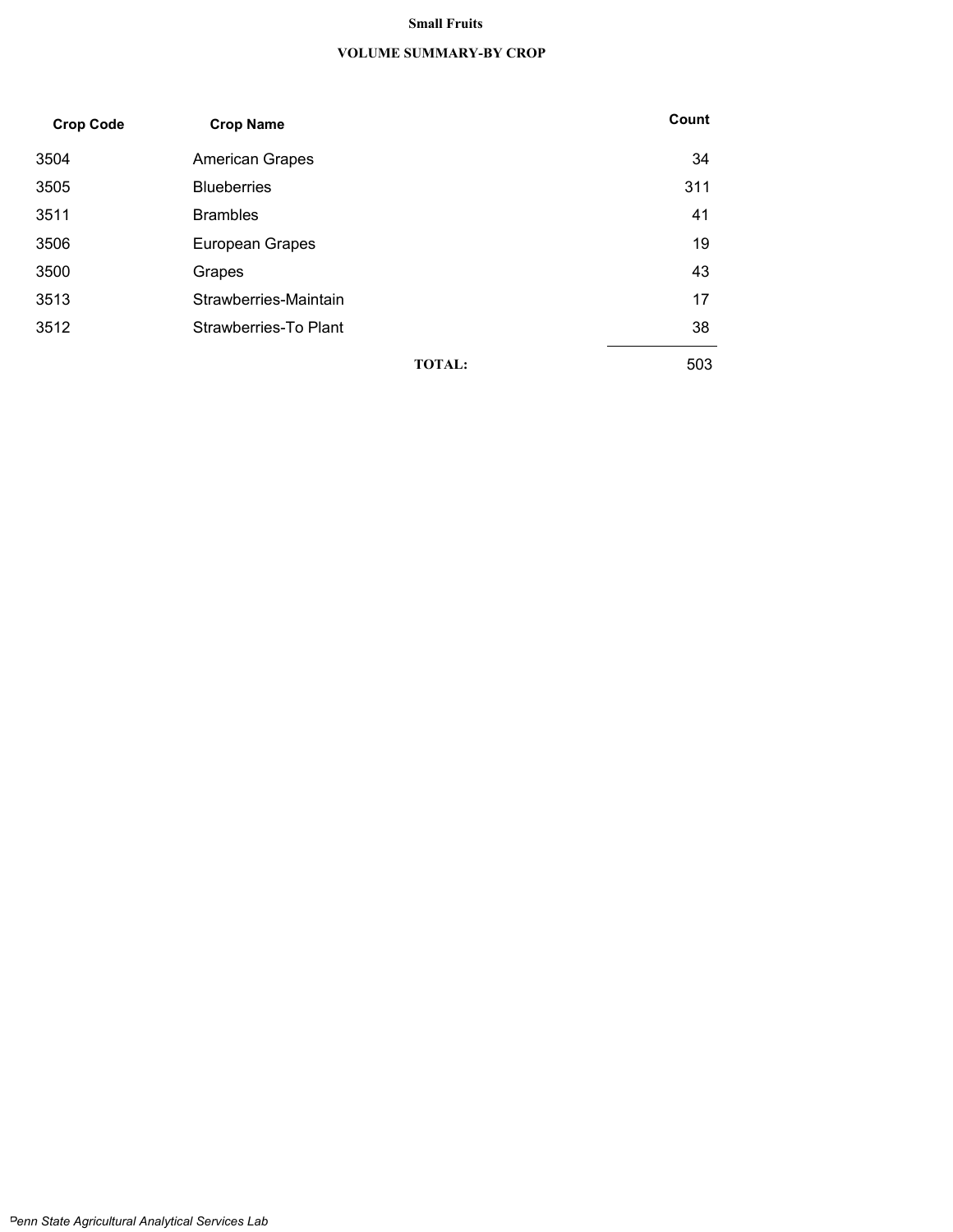| County           | <b>Total Samples</b>    | Crop                   | # of Samples   |
|------------------|-------------------------|------------------------|----------------|
| <b>ADAMS</b>     | 13                      |                        |                |
|                  |                         | <b>Blueberries</b>     | 7              |
|                  |                         | <b>Brambles</b>        | 4              |
|                  |                         | European Grapes        | 1              |
|                  |                         | Strawberries-To Plant  | 1              |
| <b>ALLEGHENY</b> | 14                      |                        |                |
|                  |                         | American Grapes        | $\mathbf{3}$   |
|                  |                         | <b>Blueberries</b>     | 8              |
|                  |                         | <b>Brambles</b>        | 1              |
|                  |                         | European Grapes        | 1              |
|                  |                         | Grapes                 | 1              |
| <b>ARMSTRONG</b> | $\mathbf 2$             |                        |                |
|                  |                         | <b>Blueberries</b>     | $\overline{2}$ |
| <b>BEAVER</b>    | $\mathbf{3}$            |                        |                |
|                  |                         | American Grapes        | 1              |
|                  |                         | <b>Blueberries</b>     | 1              |
|                  |                         | Grapes                 | 1              |
|                  |                         |                        |                |
| <b>BEDFORD</b>   | $\overline{\mathbf{4}}$ | <b>Blueberries</b>     | $\sqrt{3}$     |
|                  |                         | <b>Brambles</b>        | 1              |
|                  |                         |                        |                |
| <b>BERKS</b>     | 19                      |                        |                |
|                  |                         | <b>Blueberries</b>     | 18             |
|                  |                         | Strawberries-To Plant  | 1              |
| <b>BLAIR</b>     | 12                      |                        |                |
|                  |                         | <b>Blueberries</b>     | $\overline{7}$ |
|                  |                         | European Grapes        | 1              |
|                  |                         | Strawberries-Maintain  | 4              |
| <b>BRADFORD</b>  | 5                       |                        |                |
|                  |                         | <b>Blueberries</b>     | 4              |
|                  |                         | Grapes                 | 1              |
| <b>BUCKS</b>     | 17                      |                        |                |
|                  |                         | <b>American Grapes</b> | 1              |
|                  |                         | <b>Blueberries</b>     | 11             |
|                  |                         | <b>Brambles</b>        | $\overline{2}$ |
|                  |                         | European Grapes        | $\mathfrak{S}$ |
| <b>BUTLER</b>    | 12                      |                        |                |
|                  |                         | American Grapes        | 1              |
|                  |                         | <b>Blueberries</b>     | 5              |
|                  |                         | Grapes                 | 4              |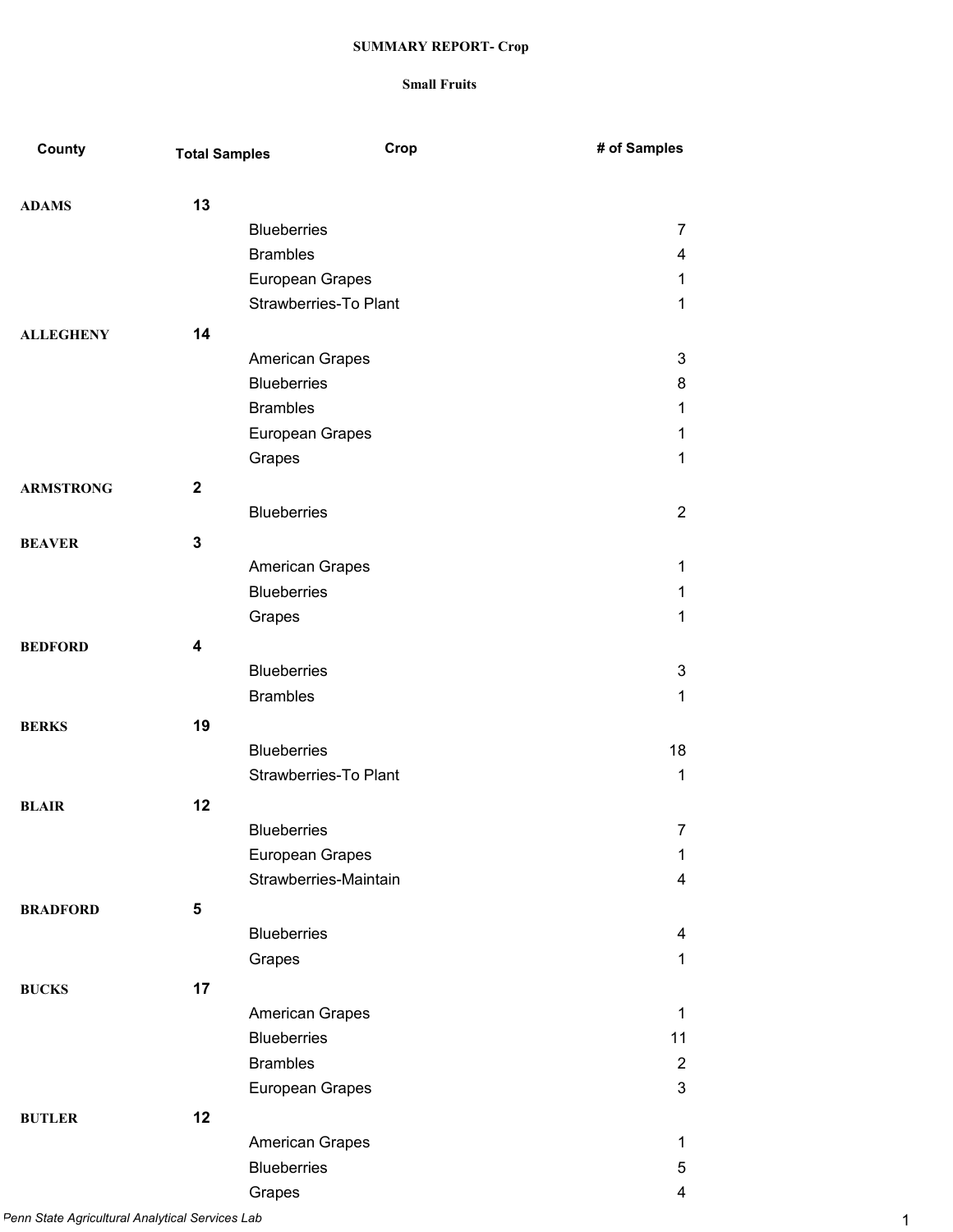| County            | <b>Total Samples</b> | Crop                                  | # of Samples        |
|-------------------|----------------------|---------------------------------------|---------------------|
|                   |                      | Strawberries-To Plant                 | $\overline{2}$      |
| <b>CAMBRIA</b>    | $\overline{2}$       |                                       |                     |
|                   |                      | American Grapes                       | 1                   |
|                   |                      | <b>Blueberries</b>                    | 1                   |
| <b>CARBON</b>     | 1                    |                                       |                     |
|                   |                      | <b>Blueberries</b>                    | 1                   |
|                   |                      |                                       |                     |
| <b>CENTRE</b>     | 27                   |                                       |                     |
|                   |                      | <b>Blueberries</b>                    | 20                  |
|                   |                      | <b>Brambles</b>                       | 1                   |
|                   |                      | European Grapes                       | 1                   |
|                   |                      | Grapes<br>Strawberries-To Plant       | 4                   |
|                   |                      |                                       | 1                   |
| <b>CHESTER</b>    | 8                    |                                       |                     |
|                   |                      | <b>Blueberries</b>                    | 4                   |
|                   |                      | European Grapes                       | 3                   |
|                   |                      | Grapes                                | 1                   |
| <b>CLARION</b>    | $5\phantom{1}$       |                                       |                     |
|                   |                      | <b>Blueberries</b>                    | 5                   |
| <b>CLEARFIELD</b> | 4                    |                                       |                     |
|                   |                      | <b>Blueberries</b>                    | $\overline{2}$      |
|                   |                      | <b>Brambles</b>                       | 1                   |
|                   |                      | <b>Strawberries-To Plant</b>          | 1                   |
| <b>CLINTON</b>    | $\mathbf{2}$         |                                       |                     |
|                   |                      | <b>Blueberries</b>                    | $\overline{2}$      |
| <b>COLUMBIA</b>   | 5                    |                                       |                     |
|                   |                      | <b>American Grapes</b>                | 1                   |
|                   |                      | <b>Blueberries</b>                    | 3                   |
|                   |                      | Grapes                                | 1                   |
|                   |                      |                                       |                     |
| <b>CRAWFORD</b>   | $\overline{7}$       |                                       |                     |
|                   |                      | American Grapes<br><b>Blueberries</b> | 1<br>$\overline{4}$ |
|                   |                      | <b>Brambles</b>                       | $\overline{2}$      |
|                   |                      |                                       |                     |
| <b>CUMBERLAND</b> | 13                   |                                       |                     |
|                   |                      | <b>Blueberries</b>                    | 13                  |
| <b>DAUPHIN</b>    | 15                   |                                       |                     |
|                   |                      | American Grapes                       | 2                   |
|                   |                      | <b>Blueberries</b>                    | $\overline{7}$      |
|                   |                      | <b>Brambles</b>                       | $\overline{2}$      |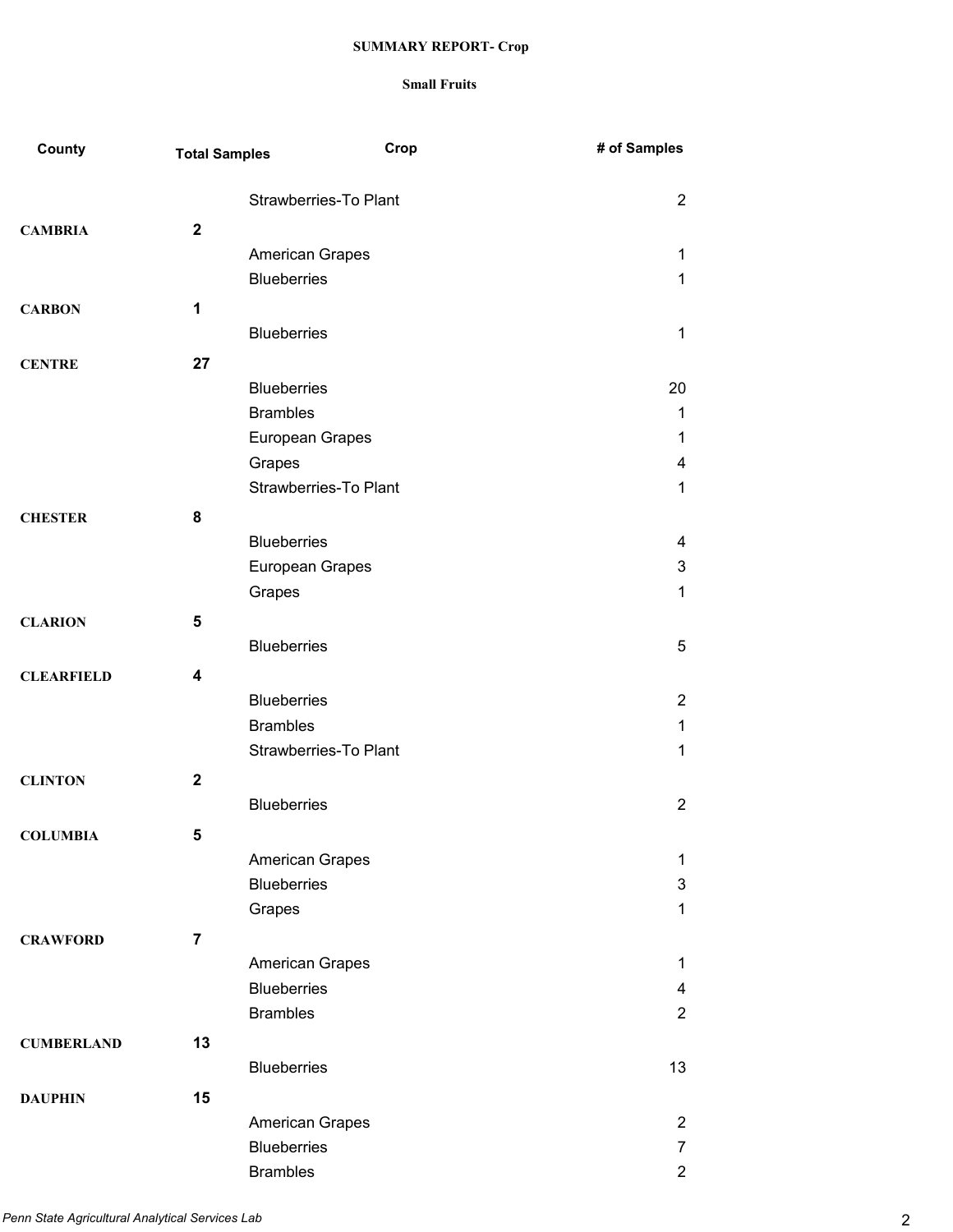| County            | <b>Total Samples</b> | Crop                         | # of Samples   |
|-------------------|----------------------|------------------------------|----------------|
|                   |                      | Strawberries-Maintain        | $\mathbf{3}$   |
|                   |                      | <b>Strawberries-To Plant</b> | 1              |
| <b>DELAWARE</b>   | 1                    |                              |                |
|                   |                      | <b>Blueberries</b>           | 1              |
| <b>ELK</b>        | 3                    |                              |                |
|                   |                      | American Grapes              | 2              |
|                   |                      | <b>Blueberries</b>           | 1              |
| <b>ERIE</b>       | $\overline{7}$       |                              |                |
|                   |                      | American Grapes              | 2              |
|                   |                      | <b>Blueberries</b>           | 1              |
|                   |                      | Strawberries-Maintain        | 1              |
|                   |                      | Strawberries-To Plant        | 3              |
| <b>FAYETTE</b>    | 12                   |                              |                |
|                   |                      | <b>Blueberries</b>           | 2              |
|                   |                      | <b>Brambles</b>              | 1              |
|                   |                      | European Grapes              | 6              |
|                   |                      | Grapes                       | 3              |
| <b>FOREST</b>     | $\mathbf{2}$         |                              |                |
|                   |                      | <b>Blueberries</b>           | 1              |
|                   |                      | <b>Strawberries-To Plant</b> | 1              |
| <b>FRANKLIN</b>   | 9                    |                              |                |
|                   |                      | <b>Blueberries</b>           | 6              |
|                   |                      | <b>Brambles</b>              | $\overline{2}$ |
|                   |                      | <b>Strawberries-To Plant</b> | 1              |
| <b>FULTON</b>     | 1                    |                              |                |
|                   |                      | <b>Blueberries</b>           | $\mathbf 1$    |
| <b>HUNTINGDON</b> | 6                    |                              |                |
|                   |                      | <b>Blueberries</b>           | 6              |
| <b>INDIANA</b>    | 16                   |                              |                |
|                   |                      | <b>Blueberries</b>           | 10             |
|                   |                      | <b>Brambles</b>              | 4              |
|                   |                      | <b>Strawberries-To Plant</b> | $\overline{2}$ |
| <b>JEFFERSON</b>  | $\overline{7}$       |                              |                |
|                   |                      | American Grapes              | 2              |
|                   |                      | <b>Blueberries</b>           | 5              |
| <b>JUNIATA</b>    | $\mathbf{2}$         |                              |                |
|                   |                      | American Grapes              | 1              |
|                   |                      | <b>Blueberries</b>           | 1              |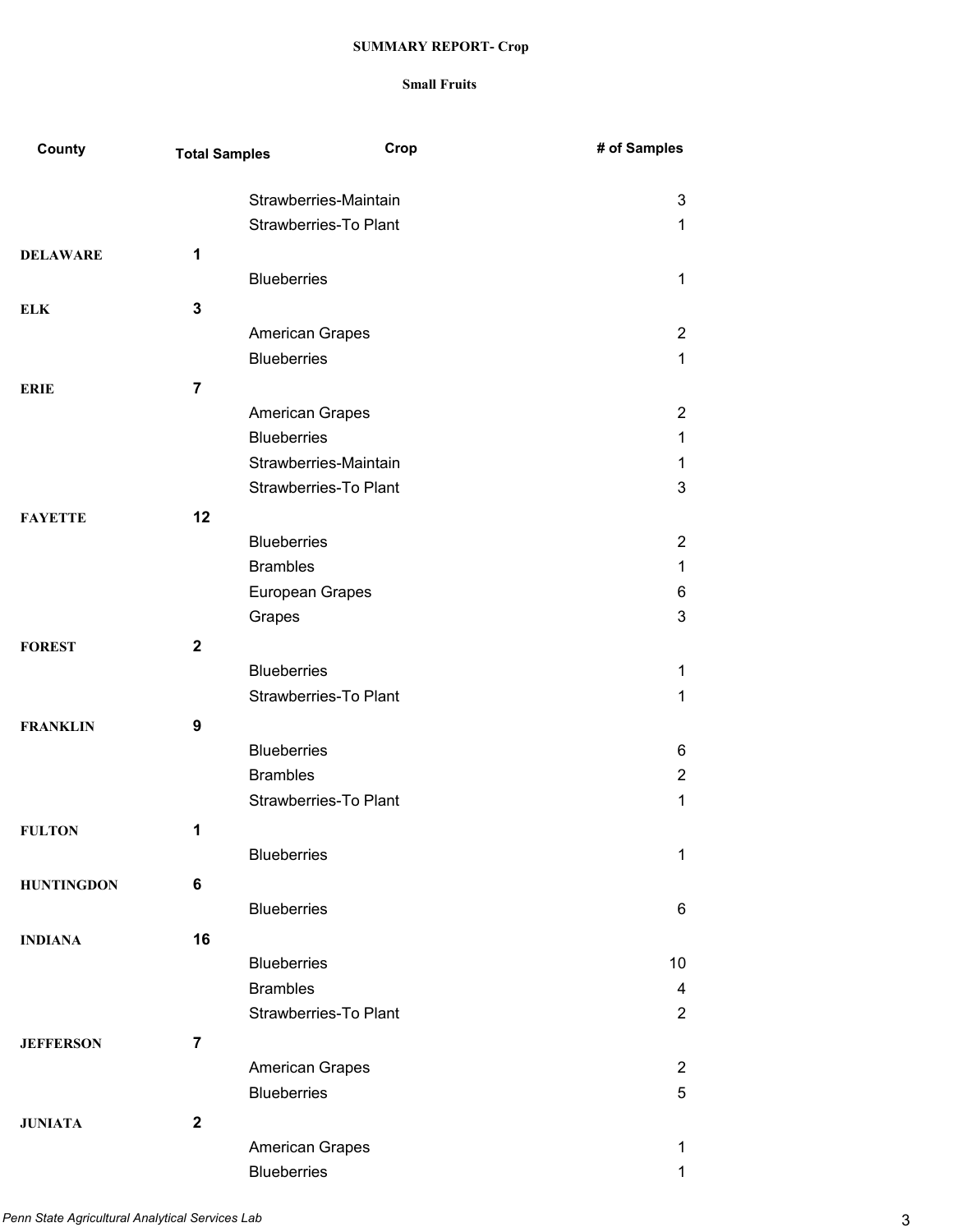| County            | <b>Total Samples</b> | Crop                                     | # of Samples        |
|-------------------|----------------------|------------------------------------------|---------------------|
| <b>LACKAWANNA</b> | 13                   |                                          |                     |
|                   |                      | <b>Blueberries</b>                       | 9                   |
|                   |                      | Strawberries-Maintain                    | 3                   |
|                   |                      | Strawberries-To Plant                    | 1                   |
| <b>LANCASTER</b>  | 11                   |                                          |                     |
|                   |                      | <b>Blueberries</b>                       | 4                   |
|                   |                      | Grapes                                   | $\overline{2}$      |
|                   |                      | Strawberries-Maintain                    | 5                   |
| <b>LAWRENCE</b>   | 6                    |                                          |                     |
|                   |                      | <b>Blueberries</b>                       | 6                   |
|                   |                      |                                          |                     |
| <b>LEBANON</b>    | $\overline{7}$       |                                          |                     |
|                   |                      | <b>Blueberries</b>                       | $\overline{7}$      |
| <b>LEHIGH</b>     | 11                   |                                          |                     |
|                   |                      | American Grapes                          | $\mathbf{3}$        |
|                   |                      | <b>Blueberries</b>                       | 6                   |
|                   |                      | <b>Brambles</b>                          | 1                   |
|                   |                      | Strawberries-Maintain                    | 1                   |
| <b>LUZERNE</b>    | 6                    |                                          |                     |
|                   |                      | <b>Blueberries</b>                       | 5                   |
|                   |                      | <b>Strawberries-To Plant</b>             | 1                   |
| <b>LYCOMING</b>   | 4                    |                                          |                     |
|                   |                      | <b>Blueberries</b>                       | 3                   |
|                   |                      | Grapes                                   | 1                   |
| <b>MCKEAN</b>     | 6                    |                                          |                     |
|                   |                      | <b>Blueberries</b>                       | 5                   |
|                   |                      | Grapes                                   | 1                   |
| <b>MERCER</b>     | $\mathbf 2$          |                                          |                     |
|                   |                      | <b>Blueberries</b>                       | $\overline{2}$      |
| <b>MIFFLIN</b>    | 3                    |                                          |                     |
|                   |                      | <b>Blueberries</b>                       | 1                   |
|                   |                      | <b>Brambles</b>                          | 1                   |
|                   |                      | Strawberries-To Plant                    | 1                   |
|                   |                      |                                          |                     |
| <b>MONTGOMERY</b> | 26                   |                                          |                     |
|                   |                      | American Grapes                          | 2                   |
|                   |                      | <b>Blueberries</b><br><b>Brambles</b>    | 18                  |
|                   |                      |                                          | $\sqrt{3}$          |
|                   |                      | European Grapes<br>Strawberries-To Plant | $\overline{2}$<br>1 |
|                   |                      |                                          |                     |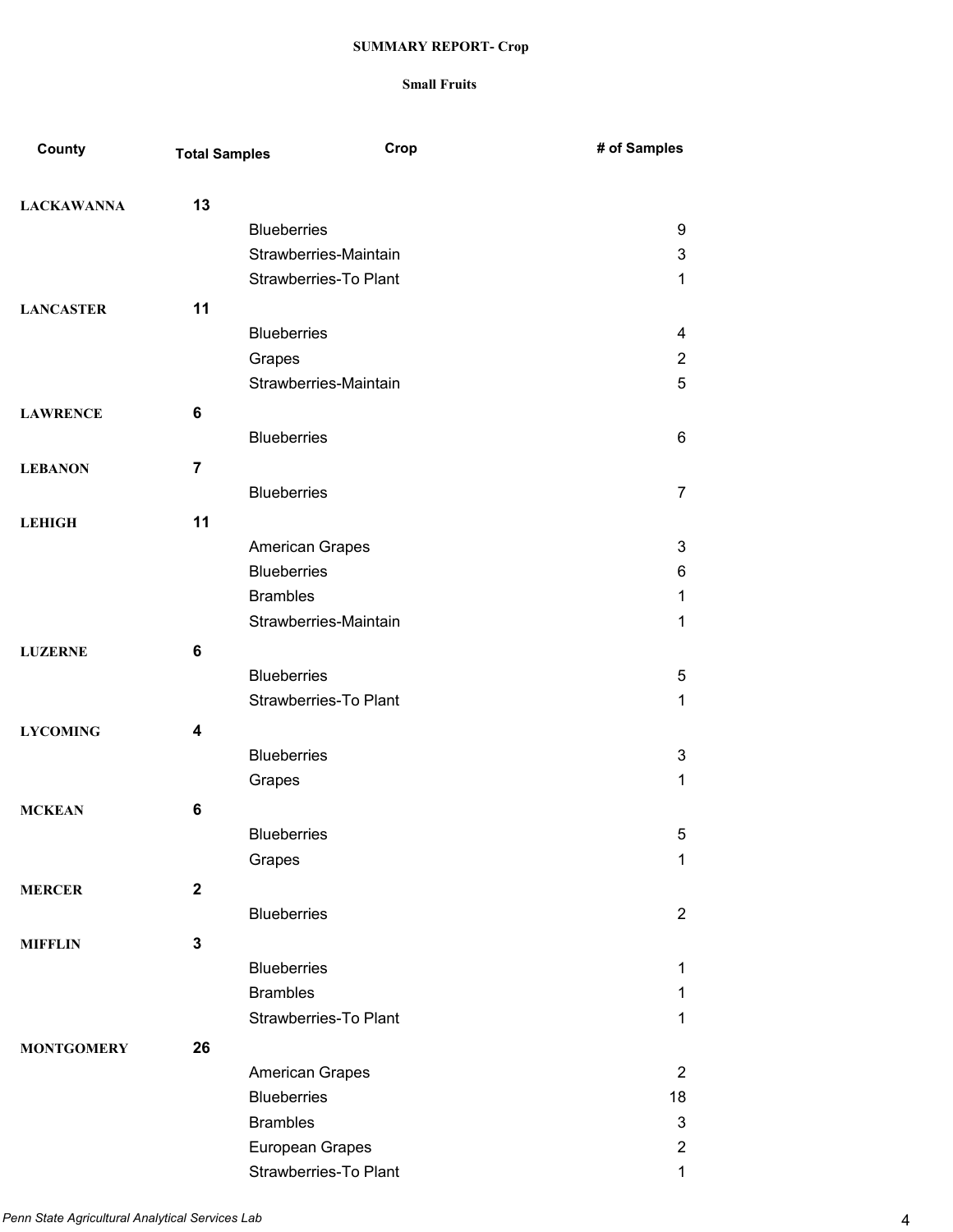| County                | <b>Total Samples</b> | Crop                                  | # of Samples        |
|-----------------------|----------------------|---------------------------------------|---------------------|
|                       |                      |                                       |                     |
| <b>MONTOUR</b>        | 5                    | <b>Blueberries</b>                    | 5                   |
|                       |                      |                                       |                     |
| <b>NORTHAMPTON</b>    | 6                    |                                       |                     |
|                       |                      | American Grapes<br><b>Blueberries</b> | 1<br>$\overline{2}$ |
|                       |                      | Grapes                                | $\overline{2}$      |
|                       |                      | Strawberries-To Plant                 | $\mathbf{1}$        |
|                       |                      |                                       |                     |
| <b>NORTHUMBERLAND</b> | 7                    |                                       |                     |
|                       |                      | <b>Blueberries</b>                    | 5                   |
|                       |                      | <b>Brambles</b>                       | 1                   |
|                       |                      | Strawberries-To Plant                 | 1                   |
| <b>PERRY</b>          | 11                   |                                       |                     |
|                       |                      | <b>Blueberries</b>                    | 3                   |
|                       |                      | Grapes                                | 7                   |
|                       |                      | Strawberries-To Plant                 | 1                   |
| PHILADELPHIA          | 4                    |                                       |                     |
|                       |                      | <b>Blueberries</b>                    | $\overline{2}$      |
|                       |                      | <b>Brambles</b>                       | 1                   |
|                       |                      | Grapes                                | 1                   |
| <b>POTTER</b>         | 6                    |                                       |                     |
|                       |                      | <b>Blueberries</b>                    | 3                   |
|                       |                      | Strawberries-To Plant                 | 3                   |
| <b>SCHUYLKILL</b>     | 3                    |                                       |                     |
|                       |                      | <b>American Grapes</b>                | 1                   |
|                       |                      | <b>Brambles</b>                       | 1                   |
|                       |                      | Strawberries-To Plant                 | 1                   |
| <b>SNYDER</b>         | 8                    |                                       |                     |
|                       |                      | <b>Blueberries</b>                    | 1                   |
|                       |                      | <b>Brambles</b>                       | $\overline{2}$      |
|                       |                      | Grapes                                | 3                   |
|                       |                      | Strawberries-To Plant                 | $\overline{2}$      |
| <b>SOMERSET</b>       | 12                   |                                       |                     |
|                       |                      | American Grapes                       | 1                   |
|                       |                      | <b>Blueberries</b>                    | 6                   |
|                       |                      | <b>Brambles</b>                       | 3                   |
|                       |                      | Strawberries-To Plant                 | $\overline{2}$      |
| <b>SULLIVAN</b>       | 1                    |                                       |                     |
|                       |                      | Grapes                                | 1                   |
|                       |                      |                                       |                     |